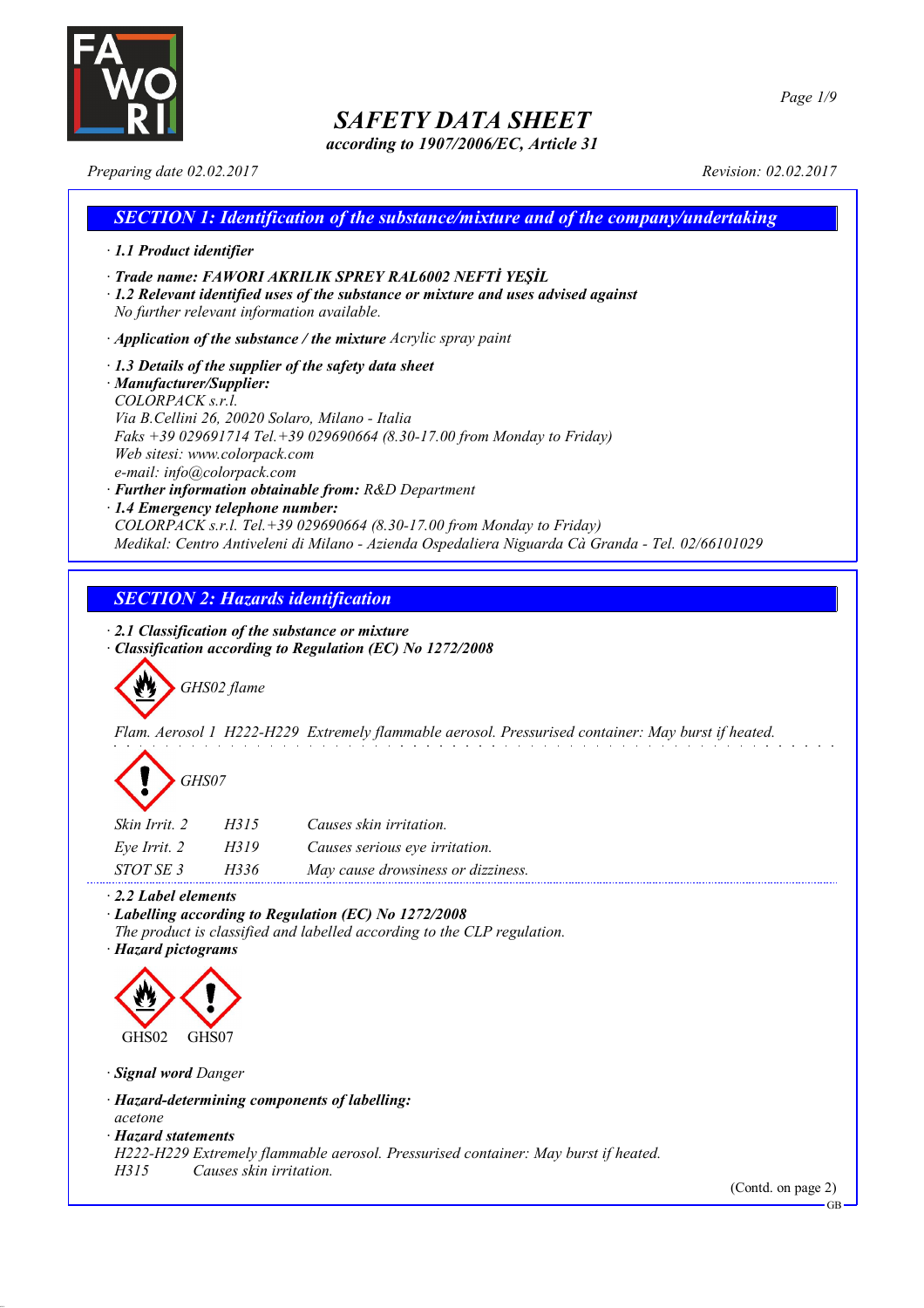*according to 1907/2006/EC, Article 31*

*Preparing date 02.02.2017 Revision: 02.02.2017*

## *Trade name: FAWORI AKRILIK SPREY RAL6002 NEFTİ YEŞİL*

(Contd. of page 1) *H319 Causes serious eye irritation. H336 May cause drowsiness or dizziness. · Precautionary statements P101 If medical advice is needed, have product container or label at hand. P102 Keep out of reach of children. P103 Read label before use. P210 Keep away from heat/sparks/open flames/hot surfaces. - No smoking. P251 Pressurized container: Do not pierce or burn, even after use. P305+P351+P338 IF IN EYES: Rinse cautiously with water for several minutes. Remove contact lenses, if present and easy to do. Continue rinsing. P405 Store locked up. P410+P412 Protect from sunlight. Do not expose to temperatures exceeding 50 °C/122 °F. P501 Dispose of contents/container in accordance with local/regional/national/international regulations. · Additional information:*

Pressurized container: protect from sunlight and do not expose to temperatures exceeding 50°C. Do not pierce or *burn, even after use.*

- Do not spray on a naked flame or any incandescent material. Keep away from sources of ignition No smoking. *· 2.3 Other hazards*
- *· Results of PBT and vPvB assessment*
- *· PBT: Not applicable.*
- *· vPvB: Not applicable.*

#### *SECTION 3: Composition/information on ingredients*

- *· 3.2 Chemical characterisation: Mixtures*
- *· Description:*

|                     | cosolvent                                                                                                                                                                                        | $\leq 2.5\%$ |
|---------------------|--------------------------------------------------------------------------------------------------------------------------------------------------------------------------------------------------|--------------|
|                     | $\langle \rangle$ Acute Tox. 4, H302; Acute Tox. 4, H312; Acute Tox. 4, H332; Skin Irrit. 2,<br>H315; Eye Irrit. 2, H319                                                                         |              |
| $CAS: 67-64-1$      | acetone                                                                                                                                                                                          | $25 - 50\%$  |
| EINECS: $200-662-2$ | $\otimes$ Flam. Liq. 2, H225; $\otimes$ Eye Irrit. 2, H319; STOT SE 3, H336                                                                                                                      |              |
| $CAS: 68476-40-4$   | Hydrocarbons, C3-4                                                                                                                                                                               | $25 - 50\%$  |
|                     | EINECS: 270-681-9 & Flam. Gas 1, H220; Press. Gas C, H280                                                                                                                                        |              |
| $CAS: 1330-20-7$    | <i>Xylol, Isomerengemisch (wenn Flammpunkt</i> <21 $^{\circ}$ C)                                                                                                                                 | $10 - 25\%$  |
|                     | Elam. Liq. 2, H225; $\Diamond$ Acute Tox. 4, H312; Acute Tox. 4, H332; Skin Irrit.<br>2. H315                                                                                                    |              |
| $CAS: 123-86-4$     | n-butyl acetate                                                                                                                                                                                  | $2.5 - 10\%$ |
|                     | EINECS: 204-658-1 & Flam. Liq. 3, H226; STOT SE 3, H336                                                                                                                                          |              |
| $CAS: 110-82-7$     | cyclohexane                                                                                                                                                                                      | $\leq 2.5\%$ |
|                     | EINECS: 203-806-2 $\otimes$ Flam. Liq. 2, H225; $\otimes$ Asp. Tox. 1, H304; $\otimes$ Aquatic Acute 1, H400;<br>Áquatic Chronic 1, H410, $\langle \rangle$ Skin Irrit. 2, H315; STOT SE 3, H336 |              |

(Contd. on page 3)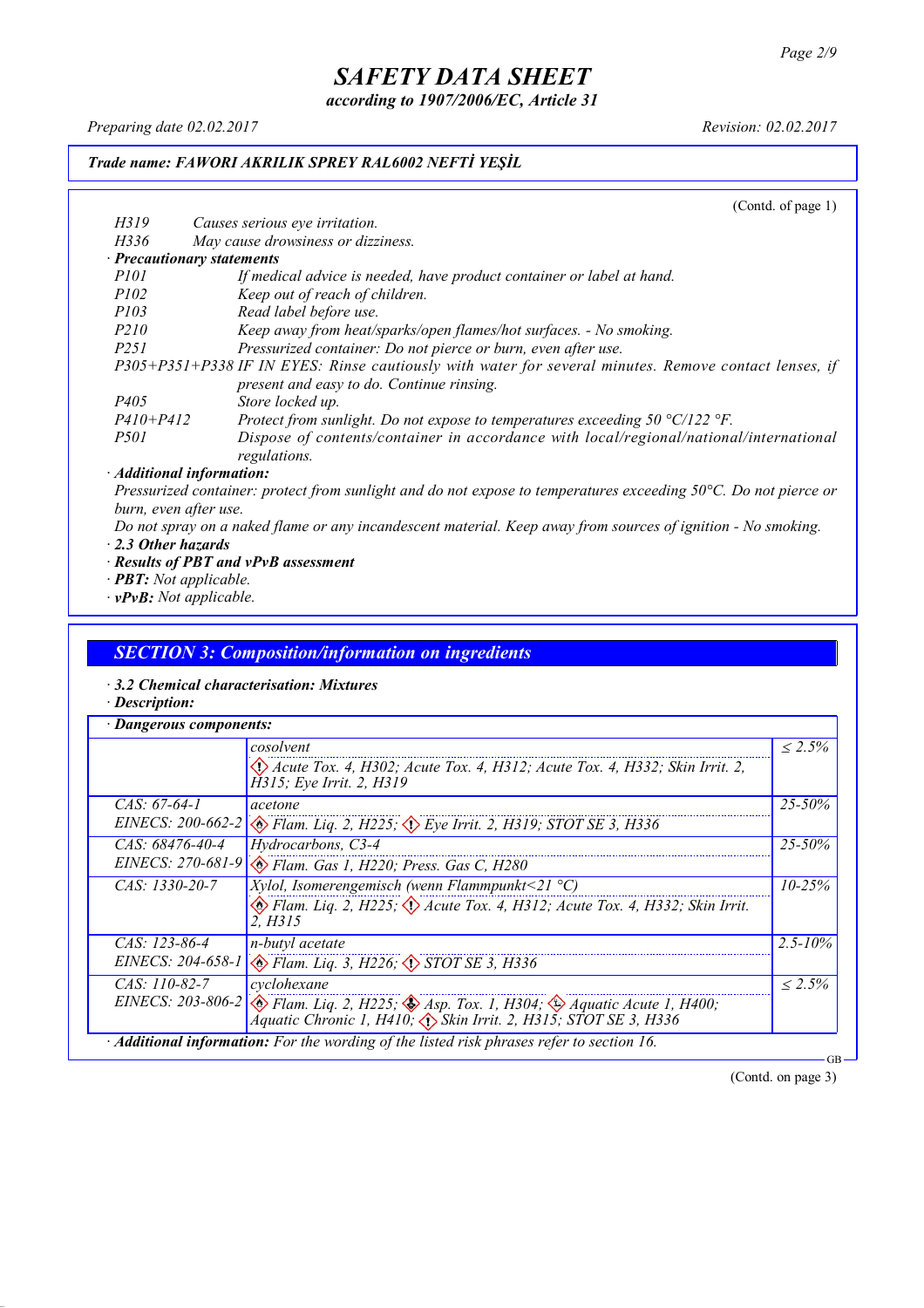*according to 1907/2006/EC, Article 31*

*Preparing date 02.02.2017 Revision: 02.02.2017*

#### *Trade name: FAWORI AKRILIK SPREY RAL6002 NEFTİ YEŞİL*

(Contd. of page 2)

### *SECTION 4: First aid measures*

*· 4.1 Description of first aid measures*

*· General information:*

Symptoms of poisoning may even occur after several hours; therefore medical observation for at least 48 hours *after the accident.*

*· After inhalation:*

*Supply fresh air. If required, provide artificial respiration. Keep patient warm. Consult doctor if symptoms persist.*

*In case of unconsciousness place patient stably in side position for transportation.*

- *· After skin contact: Immediately rinse with water.*
- *· After eye contact:*

*Rinse opened eye for several minutes under running water. If symptoms persist, consult a doctor.*

*· After swallowing: If symptoms persist consult doctor.*

*· 4.2 Most important symptoms and effects, both acute and delayed No further relevant information available.*

*· 4.3 Indication of any immediate medical attention and special treatment needed*

*No further relevant information available.*

### *SECTION 5: Firefighting measures*

- *· 5.1 Extinguishing media*
- *· Suitable extinguishing agents: CO2, sand, extinguishing powder. Do not use water.*
- *· For safety reasons unsuitable extinguishing agents: Water with full jet*
- *· 5.2 Special hazards arising from the substance or mixture No further relevant information available.*
- *· 5.3 Advice for firefighters*
- *· Protective equipment: Mouth respiratory protective device.*

### *SECTION 6: Accidental release measures*

*· 6.1 Personal precautions, protective equipment and emergency procedures Wear protective equipment. Keep unprotected persons away.*

*· 6.2 Environmental precautions: Do not allow to enter sewers/ surface or ground water.*

*· 6.3 Methods and material for containment and cleaning up:*

*Dispose contaminated material as waste according to item 13. Ensure adequate ventilation.*

*Do not flush with water or aqueous cleansing agents*

- *· 6.4 Reference to other sections*
- *See Section 7 for information on safe handling.*
- *See Section 8 for information on personal protection equipment.*

*See Section 13 for disposal information.*

### *SECTION 7: Handling and storage*

*· 7.1 Precautions for safe handling*

*Ensure good ventilation/exhaustion at the workplace.*

- *Open and handle receptacle with care.*
- *· Information about fire - and explosion protection: Keep ignition sources away - Do not smoke.*
- *Protect against electrostatic charges.*

(Contd. on page 4)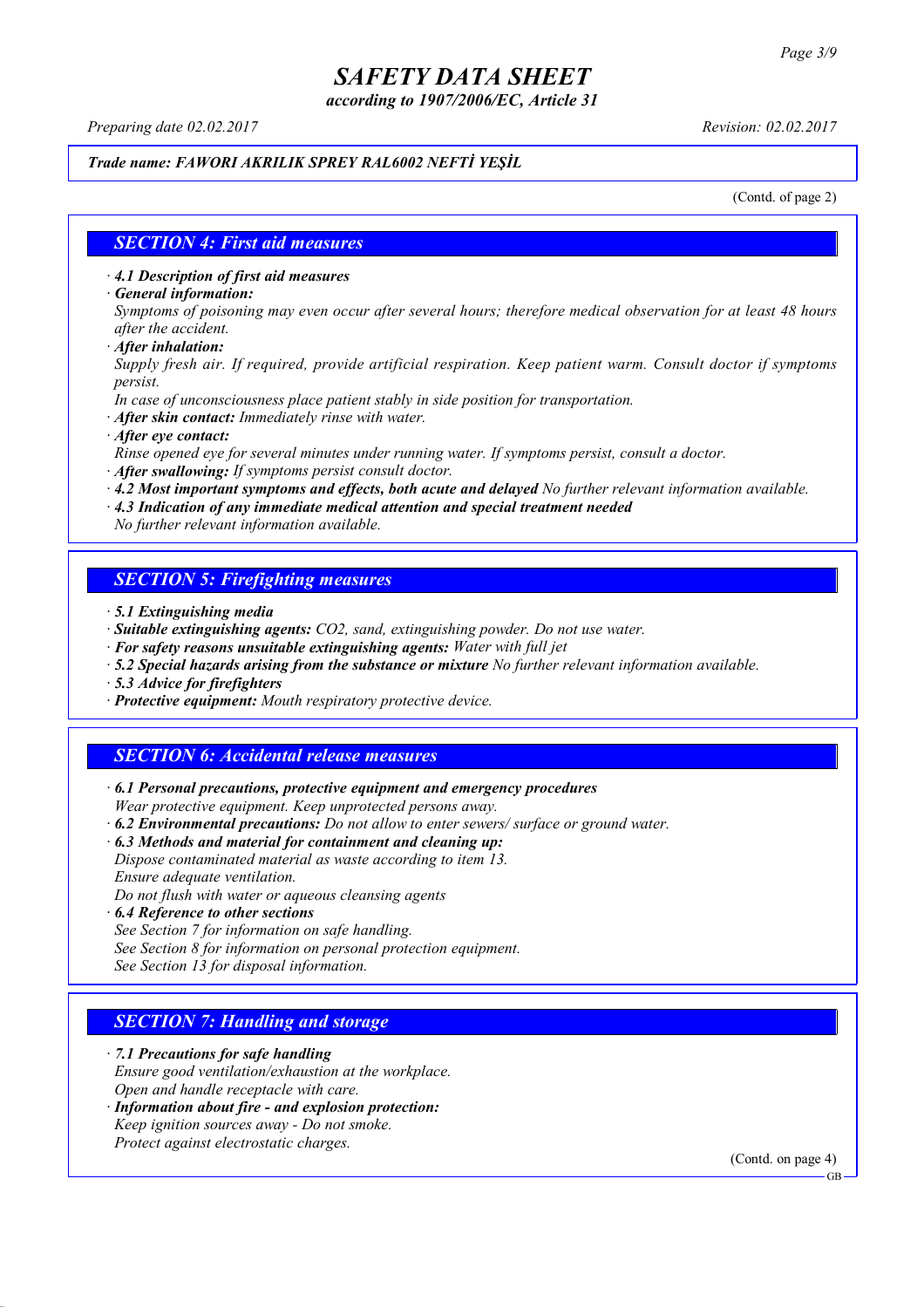*according to 1907/2006/EC, Article 31*

*Preparing date 02.02.2017 Revision: 02.02.2017*

### *Trade name: FAWORI AKRILIK SPREY RAL6002 NEFTİ YEŞİL*

(Contd. of page 3) *Pressurised container: protect from sunlight and do not expose to temperatures exceeding 50 °C, i.e. electric lights. Do not pierce or burn, even after use. Do not spray onto a naked flame or any incandescent material.*

- *· 7.2 Conditions for safe storage, including any incompatibilities · Storage:*
- *· Requirements to be met by storerooms and receptacles: Store in a cool location. Observe official regulations on storing packagings with pressurised containers.*
- *· Information about storage in one common storage facility: Not required. · Further information about storage conditions: Keep container tightly sealed. Do not seal receptacle gas tight. Store in cool, dry conditions in well sealed receptacles. Protect from heat and direct sunlight.*

*· 7.3 Specific end use(s) No further relevant information available.*

# *SECTION 8: Exposure controls/personal protection*

- 
- *· Additional information about design of technical facilities: No further data; see item 7. · 8.1 Control parameters · Ingredients with limit values that require monitoring at the workplace: 67-64-1 acetone WEL Short-term value: 3620 mg/m³, 1500 ppm Long-term value: 1210 mg/m³, 500 ppm 1330-20-7 Xylol, Isomerengemisch (wenn Flammpunkt<21 °C) WEL Short-term value: 441 mg/m³, 100 ppm Long-term value: 220 mg/m³, 50 ppm Sk, BMGV 123-86-4 n-butyl acetate WEL Short-term value: 966 mg/m³, 200 ppm Long-term value: 724 mg/m³, 150 ppm 111-76-2 2-Butoxyethanol WEL Short-term value: 246 mg/m³, 50 ppm Long-term value: 123 mg/m³, 25 ppm Sk, BMGV · Ingredients with biological limit values: 1330-20-7 Xylol, Isomerengemisch (wenn Flammpunkt<21 °C) BMGV 650 mmol/mol creatinine Medium: urine Sampling time: post shift Parameter: methyl hippuric acid 111-76-2 2-Butoxyethanol BMGV 240 mmol/mol creatinine Medium: urine Sampling time: post shift Parameter: butoxyacetic acid · Additional information: The lists valid during the making were used as basis.* (Contd. on page 5)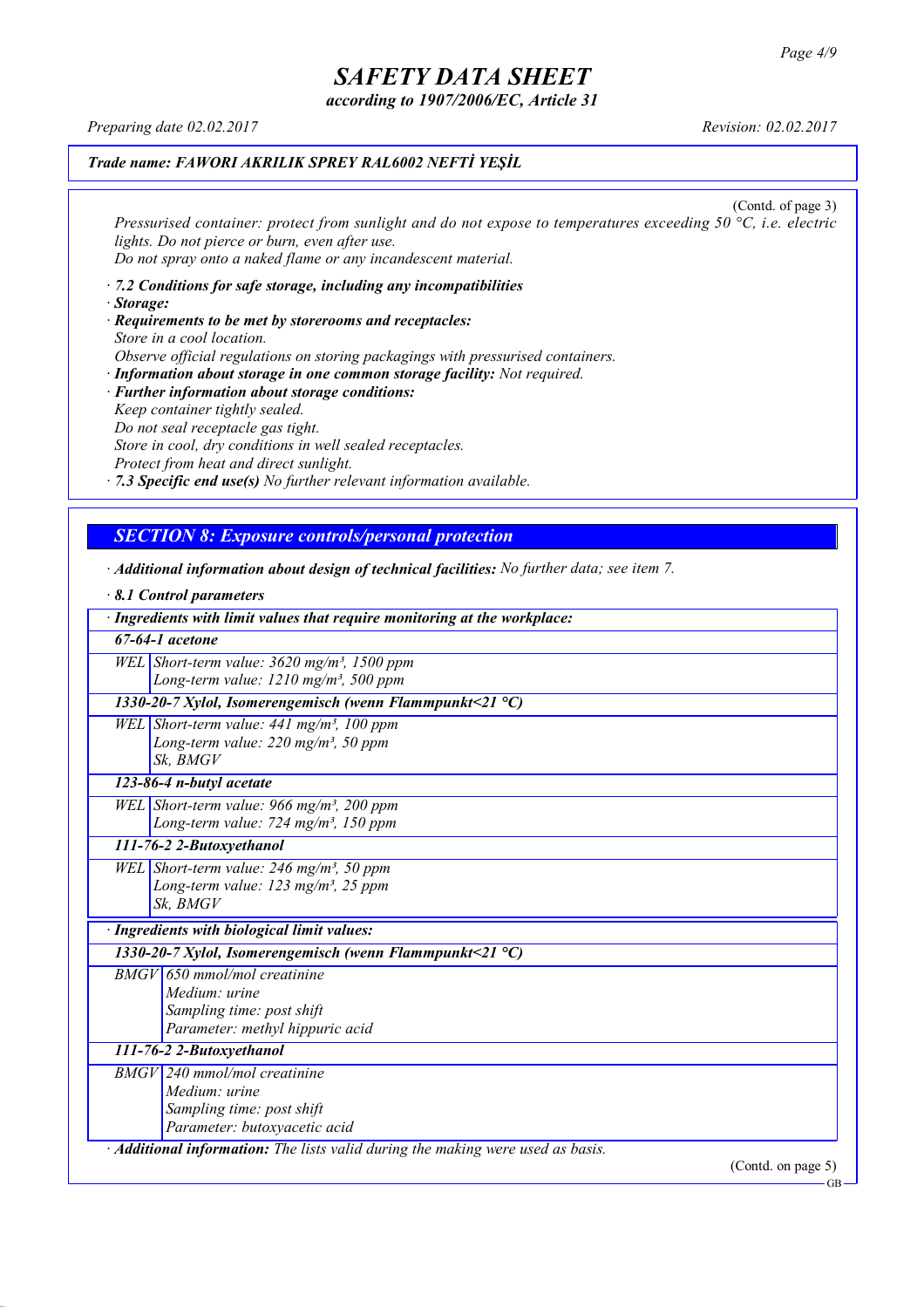*according to 1907/2006/EC, Article 31*

*Preparing date 02.02.2017 Revision: 02.02.2017*

# *Trade name: FAWORI AKRILIK SPREY RAL6002 NEFTİ YEŞİL*

(Contd. of page 4)

#### *· 8.2 Exposure controls*

- *· Personal protective equipment:*
- *· General protective and hygienic measures:*

*Keep away from foodstuffs, beverages and feed. Immediately remove all soiled and contaminated clothing Wash hands before breaks and at the end of work. Avoid contact with the eyes.*

*Avoid contact with the eyes and skin.*

#### *· Respiratory protection:*

In case of brief exposure or low pollution use respiratory filter device. In case of intensive or longer exposure use *self-contained respiratory protective device.*

*· Protection of hands:*



*Protective gloves*

*The glove material has to be impermeable and resistant to the product/ the substance/ the preparation.* Due to missing tests no recommendation to the glove material can be given for the product/ the preparation/ the *chemical mixture.*

Selection of the glove material on consideration of the penetration times, rates of diffusion and the degradation *· Material of gloves*

The selection of the suitable gloves does not only depend on the material, but also on further marks of quality and *varies from manufacturer to manufacturer. As the product is a preparation of several substances, the resistance* of the glove material can not be calculated in advance and has therefore to be checked prior to the application.

*· Penetration time of glove material*

The exact break trough time has to be found out by the manufacturer of the protective gloves and has to be *observed.*

*· Eye protection:*



*Tightly sealed goggles*

| $\cdot$ 9.1 Information on basic physical and chemical properties<br><b>General Information</b> |                                    |  |
|-------------------------------------------------------------------------------------------------|------------------------------------|--|
| $\cdot$ Appearance:<br>Form:                                                                    | Aerosol                            |  |
| Colour:                                                                                         | According to product specification |  |
| $\cdot$ Odour:                                                                                  | Characteristic                     |  |
| $\cdot$ Change in condition<br><b>Boiling point/Boiling range:</b>                              | Not applicable, as aerosol.        |  |
| · Flash point:                                                                                  | $\leq 0$ °C                        |  |
| · Ignition temperature:                                                                         | $>$ 400 °C                         |  |
| · Danger of explosion:                                                                          | Not determined.                    |  |
| · Explosion limits:                                                                             |                                    |  |
| Lower:                                                                                          | 1.8 Vol $\%$                       |  |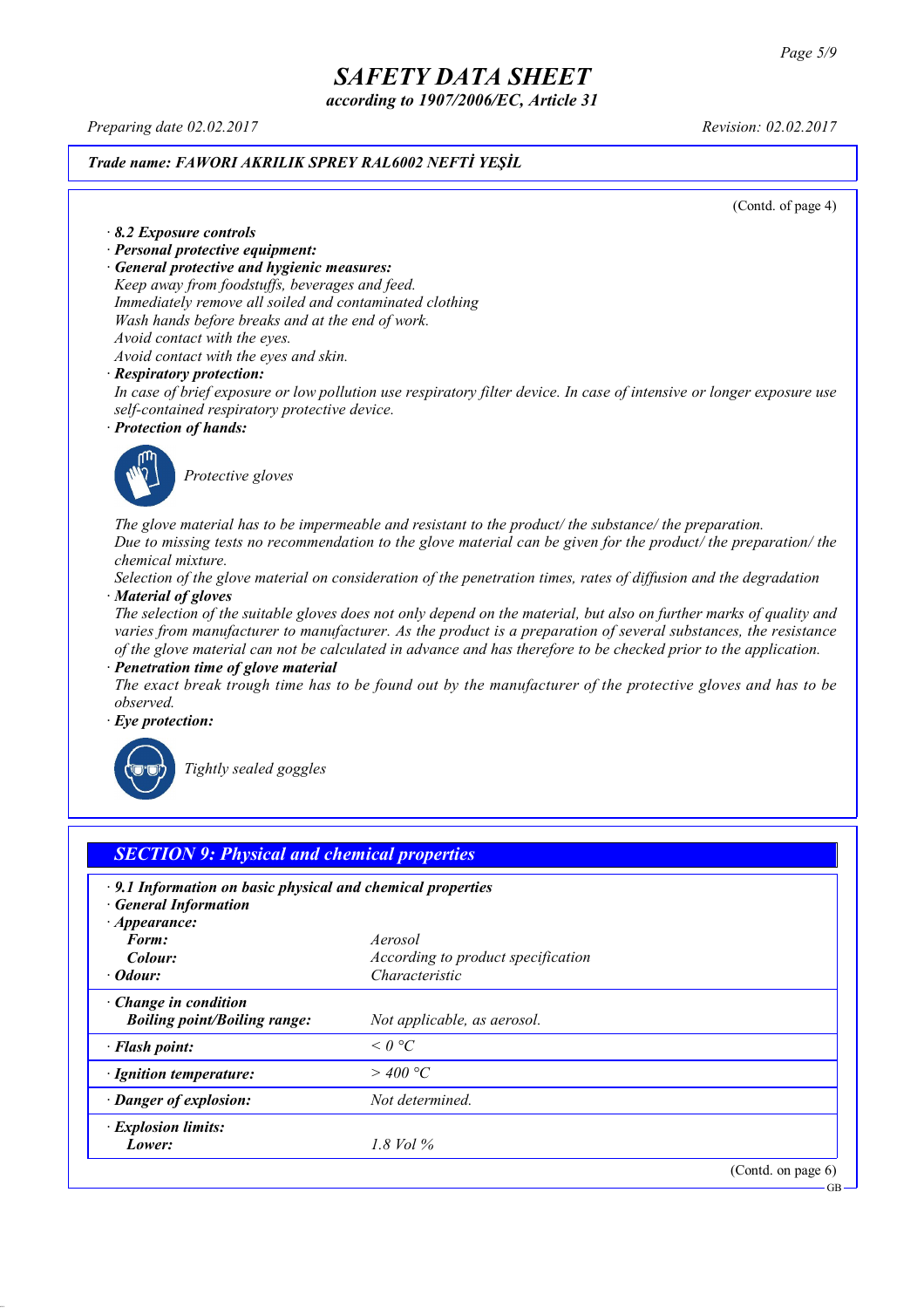*according to 1907/2006/EC, Article 31*

*Preparing date 02.02.2017 Revision: 02.02.2017*

#### *Trade name: FAWORI AKRILIK SPREY RAL6002 NEFTİ YEŞİL*

|                                                                 |                                                             | (Contd. of page 5) |
|-----------------------------------------------------------------|-------------------------------------------------------------|--------------------|
| <b>Upper:</b>                                                   | 9.5 Vol $\%$                                                |                    |
| $\cdot$ Vapour pressure at 20 °C:                               | $4.5$ bar                                                   |                    |
| $\cdot$ Density at 20 °C:<br>$\cdot$ Vapour density at 20 °C    | $0.95$ g/cm <sup>3</sup><br>$>1$ g/cm <sup>3</sup> (hava=1) |                    |
| · Solubility in / Miscibility with<br>water:                    | Partly miscible.                                            |                    |
| · Partition coefficient (n-octanol/water): Not determined.      |                                                             |                    |
| $\cdot$ <i>Viscosity:</i><br>Kinematic:                         | Not determined.                                             |                    |
| Solvent content:<br>$VOC$ (EC)<br>$\cdot$ 9.2 Other information | $600$ g/l<br>No further relevant information available.     |                    |

### *SECTION 10: Stability and reactivity*

*· 10.1 Reactivity*

- *· 10.2 Chemical stability*
- *· Thermal decomposition / conditions to be avoided: No decomposition if used according to specifications.*
- *· 10.3 Possibility of hazardous reactions No dangerous reactions known.*
- *· 10.4 Conditions to avoid No further relevant information available.*
- *· 10.5 Incompatible materials: No further relevant information available.*
- *· 10.6 Hazardous decomposition products: No dangerous decomposition products known.*

# *SECTION 11: Toxicological information*

*· 11.1 Information on toxicological effects*

*· Acute toxicity:*

*· LD/LC50 values relevant for classification:*

*110-82-7 cyclohexane*

*Oral LD50 12705 mg/kg (rat)*

- *· Primary irritant effect:*
- *· on the skin: No irritant effect.*
- *· on the eye: Irritating effect.*
- *· Sensitisation: No sensitising effects known.*
- *· Additional toxicological information:*

*The product shows the following dangers according to the calculation method of the General EU Classification Guidelines for Preparations as issued in the latest version:*

*Harmful Irritant*

### *SECTION 12: Ecological information*

*· 12.1 Toxicity*

- *· Aquatic toxicity: No further relevant information available.*
- *· 12.2 Persistence and degradability No further relevant information available.*
- *· 12.3 Bioaccumulative potential No further relevant information available.*

(Contd. on page 7) **GB**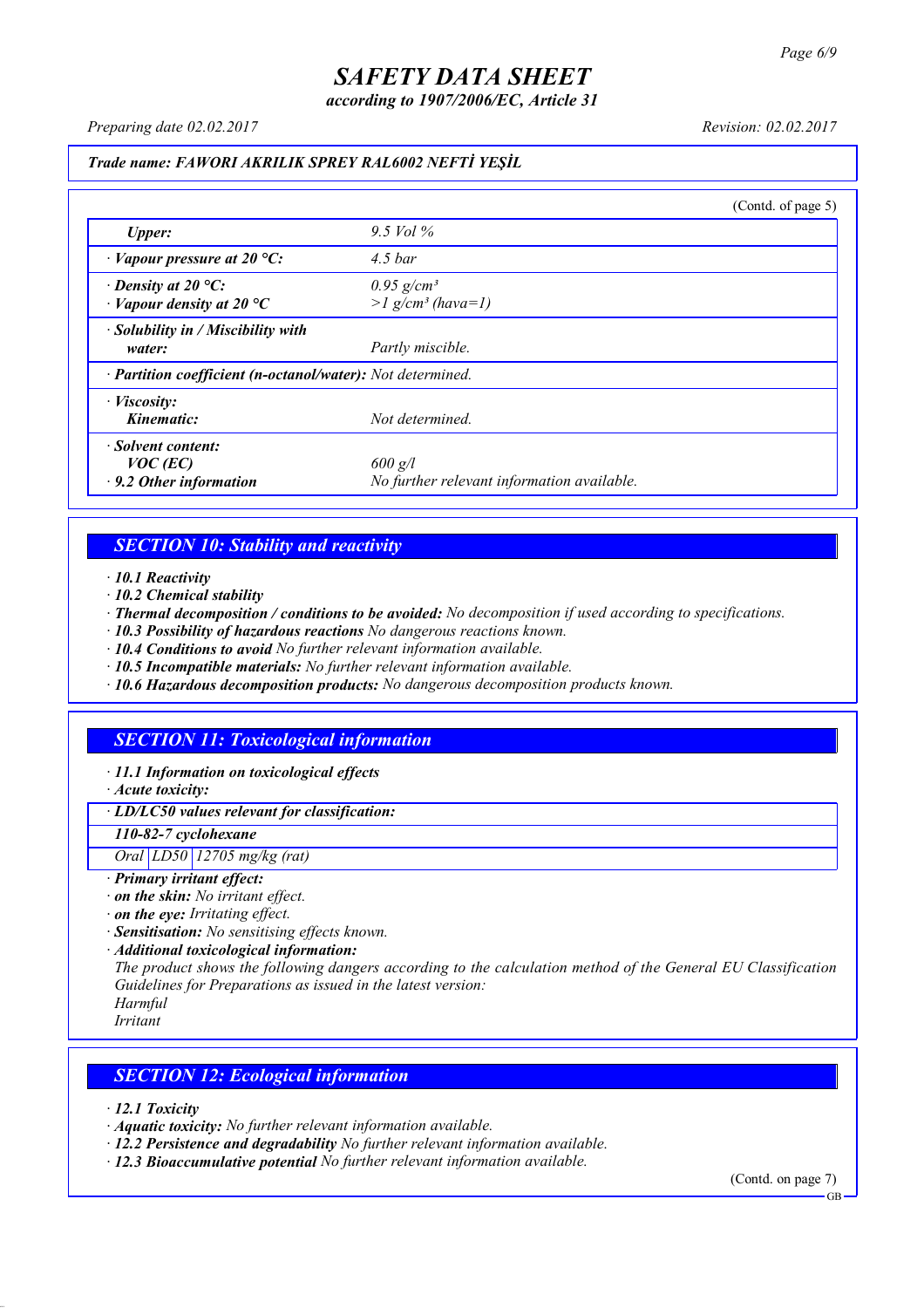*according to 1907/2006/EC, Article 31*

*Preparing date 02.02.2017 Revision: 02.02.2017*

## *Trade name: FAWORI AKRILIK SPREY RAL6002 NEFTİ YEŞİL*

(Contd. of page 6)

*· 12.4 Mobility in soil No further relevant information available.*

*· Additional ecological information:*

*· General notes:*

*Water hazard class 1 (German Regulation) (Self-assessment): slightly hazardous for water*

Do not allow undiluted product or large quantities of it to reach ground water, water course or sewage system.

# *· 12.5 Results of PBT and vPvB assessment*

*· PBT: Not applicable.*

*· vPvB: Not applicable.*

*· 12.6 Other adverse effects No further relevant information available.*

#### *SECTION 13: Disposal considerations*

*· 13.1 Waste treatment methods*

*· Recommendation*

*Must not be disposed together with household garbage. Do not allow product to reach sewage system.*

*· Uncleaned packaging:*

*· Recommendation: Disposal must be made according to official regulations.*

| <b>SECTION 14: Transport information</b> |                             |                    |
|------------------------------------------|-----------------------------|--------------------|
| $\cdot$ 14.1 UN-Number                   |                             |                    |
| ADR, IMDG, IATA                          | UN1950                      |                    |
| $\cdot$ 14.2 UN proper shipping name     |                             |                    |
| $·$ <i>ADR</i>                           | 1950 AEROSOLS               |                    |
| $\cdot$ IMDG                             | <b>AEROSOLS</b>             |                    |
| $\cdot$ IATA                             | AEROSOLS, flammable         |                    |
| · 14.3 Transport hazard class(es)        |                             |                    |
| $·$ <i>ADR</i>                           |                             |                    |
|                                          |                             |                    |
| · Class                                  | 5F Gases.<br>$\overline{2}$ |                    |
| $-Label$                                 | 21                          |                    |
| $\cdot$ IMDG, IATA                       |                             |                    |
|                                          |                             |                    |
| · Class                                  | 2.1                         |                    |
| $\cdot$ Label                            | 2.1                         |                    |
| · 14.4 Packing group                     |                             |                    |
| ADR, IMDG, IATA                          | Void                        |                    |
| · 14.5 Environmental hazards:            |                             |                    |
| $\cdot$ Marine pollutant:                | N <sub>o</sub>              |                    |
| · 14.6 Special precautions for user      | Warning: Gases.             |                    |
|                                          |                             | (Contd. on page 8) |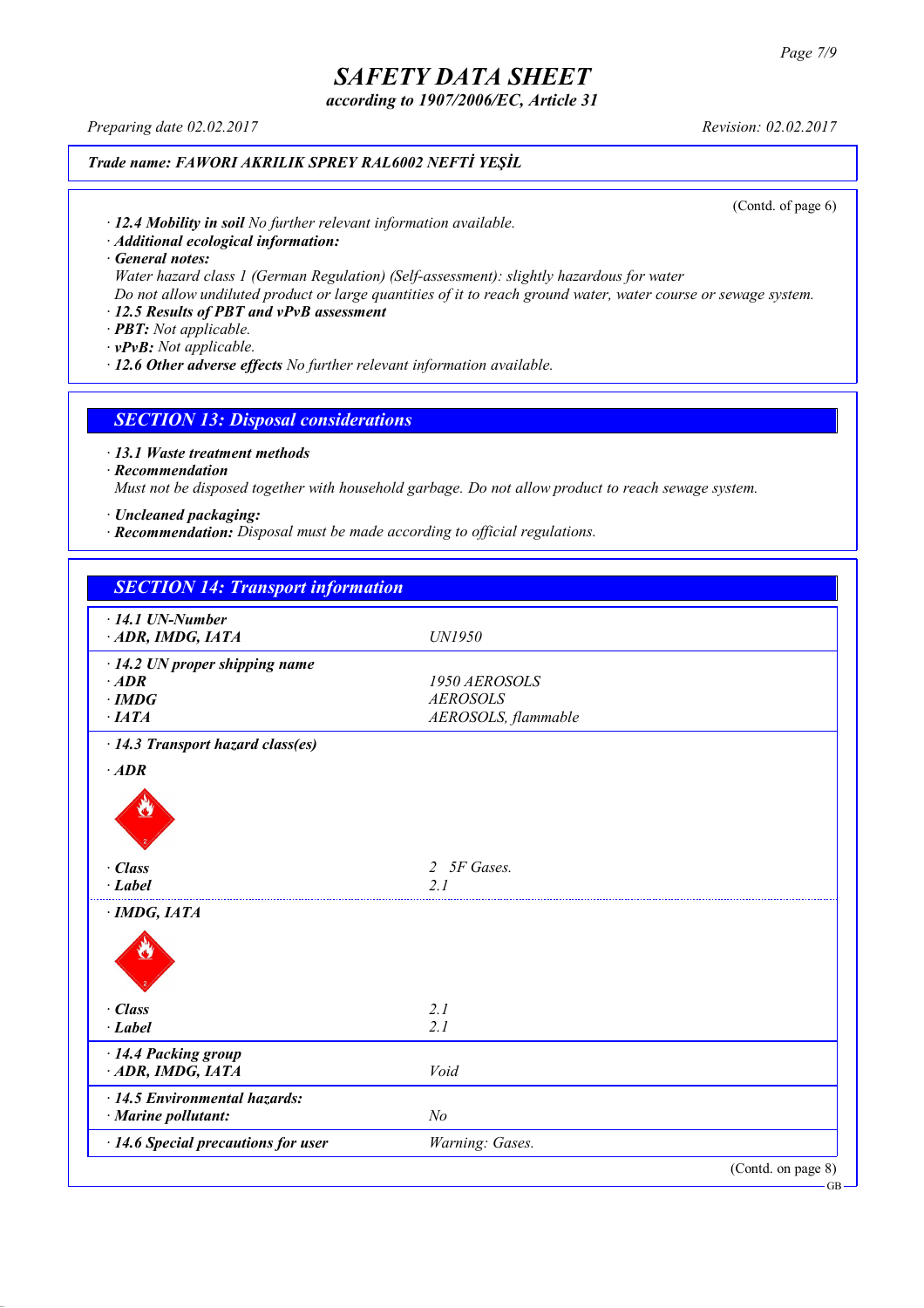*according to 1907/2006/EC, Article 31*

*Preparing date 02.02.2017 Revision: 02.02.2017*

### *Trade name: FAWORI AKRILIK SPREY RAL6002 NEFTİ YEŞİL*

|                                                                                                                                         |                                                          | (Contd. of page 7) |
|-----------------------------------------------------------------------------------------------------------------------------------------|----------------------------------------------------------|--------------------|
| · Danger code (Kemler):<br>· EMS Number:                                                                                                | $F$ -D.S-U                                               |                    |
| $\cdot$ 14.7 Transport in bulk according to Annex II of<br><b>MARPOL73/78 and the IBC Code</b>                                          | Not applicable.                                          |                    |
| $\cdot$ Transport/Additional information:                                                                                               |                                                          |                    |
| $\cdot$ ADR<br>$\cdot$ Limited quantities (LQ)<br>$\cdot$ Excepted quantities (EQ)<br>· Transport category<br>· Tunnel restriction code | II.<br>Code: E0<br>Not permitted as Excepted Quantity    |                    |
| $\cdot$ IMDG<br>$\cdot$ Limited quantities (LQ)<br>$\cdot$ Excepted quantities (EQ)                                                     | II.<br>$Code$ $E0$<br>Not permitted as Excepted Quantity |                    |
| · UN "Model Regulation":                                                                                                                | UN1950, AEROSOLS, 2.1                                    |                    |

# *SECTION 15: Regulatory information*

*· 15.1 Safety, health and environmental regulations/legislation specific for the substance or mixture*

*· National regulations:*

*Class Share in %*

*NK 55.5*

*· 15.2 Chemical safety assessment: A Chemical Safety Assessment has not been carried out.*

### *SECTION 16: Other information*

This information is based on our present knowledge. However, this shall not constitute a guarantee for any *specific product features and shall not establish a legally valid contractual relationship.*

#### *· Relevant phrases*

*H220 Extremely flammable gas. H225 Highly flammable liquid and vapour. H226 Flammable liquid and vapour. H280 Contains gas under pressure; may explode if heated. H302 Harmful if swallowed. H304 May be fatal if swallowed and enters airways. H312 Harmful in contact with skin. H315 Causes skin irritation. H319 Causes serious eye irritation. H332 Harmful if inhaled. H336 May cause drowsiness or dizziness. H400 Very toxic to aquatic life. H410 Very toxic to aquatic life with long lasting effects. · Contact: Murat Küçükkul / TSE - Safety Data Sheet preparer certified.*

*The certificate ID and date of the document: GBF-A-0-2289 / 23.03.2016*

(Contd. on page 9)

GB